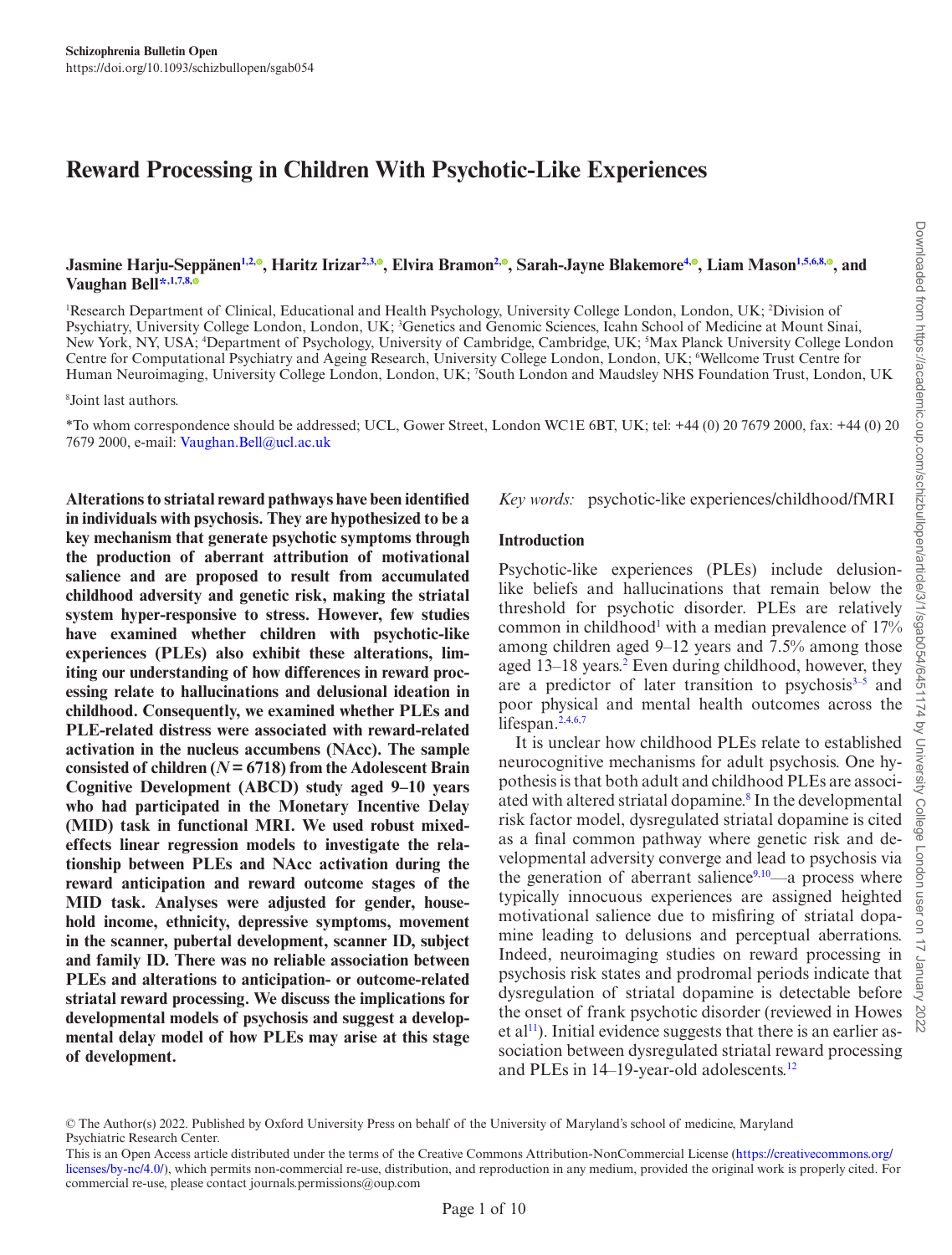However, it is still not clear if altered striatal reward processing that predicts psychosis and psychosis-risk in older individuals would necessarily explain the presentation of PLEs at a younger age. This is important because childhood is a crucial point of risk divergence for PLEs. An estimated 75%–90% of psychotic experiences during childhood and adolescence are transitory<sup>[13,](#page-7-12)[14](#page-7-13)</sup> but those whose PLEs do not resolve have particularly poor outcomes<sup>[15](#page-7-14),16</sup> with distress related to PLEs at age 12 adding predictive value for poor outcome later in life.[17](#page-8-1) However, PLEs at ages 8–15 years show a weaker relationship with later poor outcome than PLEs at ages 16 and over, despite a greater prevalence at this earlier age, $18$  suggesting they may not fully reflect the same mechanism as PLEs in later adolescence. Consequently, understanding whether dysregulated reward processing is associated with PLEs and PLE-related-distress during earlier childhood could provide important evidence to understand to what extent these experiences reflect an early disruption to a key causal mechanism present in later psychosis. The aim of the current study was therefore to examine whether PLEs and PLE-related distress in childhood is associated with alterations to striatal reward processing.

Reward processing consists of both reward anticipation and reward evaluation and that these functions of the reward system dissociate.<sup>19</sup> The monetary incentive delay (MID) task was designed to distinguish these functions when used in functional magnetic imaging  $(fMRI)$  studies.<sup>20</sup> It has been used extensively in psychosis research and meta-analysis of relevant fMRI studies provide strong evidence for striatal reward system dysregulation in adults with frank psychosis[.21](#page-8-5) Additional studies have also found evidence for these alterations in antipsychotic naive patients with schizophrenia, $^{22}$  and in adults with PLEs.<sup>23</sup> Evidence from concurrent fMRI and positron emission tomography (PET) indicates that changes to dopamine transport underlie changes in fMRI reward system-related activation during the MID, $^{24}$  $^{24}$  $^{24}$ suggesting that fMRI studies of the MID task are a reliable proxy for alterations to reward-related dopamine function. Studies with children indicate that the paradigm is valid for measuring reward processing in this age  $group.<sup>25</sup>$ 

Small sample sizes and lack of representative sampling are a challenge for fMRI studies<sup>26</sup> and this has been cited as a particular issue for neuroimaging studies of children.[27](#page-8-11) Here, we aimed to test whether PLEs or PLErelated distress was associated with dysregulated rewardprocessing in the left and right nucleus accumbens (NAcc) during childhood by examining the association between activation during the fMRI MID task in a large  $(N = 6900+)$  sample of 9–10-year-olds, who were part of the Adolescent Brain Cognitive Development (ABCD) study.<sup>28</sup> The ABCD study is an ongoing cohort study including more than 11 000 children and includes extensive social, cognitive, and developmental measures. It includes

demographics, measures of PLEs and PLE-related distress and, in over half of children, the MID task in fMRI.

Consequently, we aimed to test whether PLEs or PLErelated distress could be explained by dysregulated striatal reward processing by examining the association between NAcc activation during the fMRI MID task in a large  $(N = 6500+)$  sample of 9–10-year-olds. We tested both anticipation- and outcome-related reward processing in the left and right NAcc while controlling for potential confounders.

#### **Methods**

#### *Sample*

The ABCD dataset (release 3.0; https://abcdstudy.org/) includes 11 878 children aged  $9-10$  years.<sup>29</sup> This is a longitudinal dataset being collected at 21 sites across the US. Full details of recruitment are described in Garavan et al.[28](#page-8-12) Institutional review board approval was obtained for each site before data collection and all parents provided written informed consent in addition to assent from the participants[.30](#page-8-14)

Data from participants was excluded based on the following criteria: having a psychiatric diagnosis (*N* = 1973), not completing the Prodromal Questionnaire  $(N = 12)$ , taking psychotropic medication  $(N = 1032)$ , not completing the MID task in the scanner ( $N = 1030$ ), insufficient performance on the task  $(N = 573)$ , missing motion data ( $N = 455$ ), missing fMRI data ( $N = 27$ ), and if reward-related activation in the NAcc was more than three standard deviations from the mean  $(N = 223$  for reward anticipation;  $N = 123$  for reward outcome), leaving  $N = 6718$  who contributed to either the final anticipation or outcome analysis.

#### *Measures*

*Psychotic-Like Experiences*. PLEs were measured using the Prodromal Questionnaire—Brief Child Version, a modified version of the Prodromal Questionnaire Brief Version  $(PQ-B)^{31}$  $(PQ-B)^{31}$  $(PQ-B)^{31}$ —a self-report measure for psychosis risk syndromes that has been validated in 9–10-yearolds.[32](#page-8-16) Unlike the Kiddie Schedule for Affective Disorders and Schizophrenia (KSADS-5), also available in the ABCD dataset, the PQ-BC allows for measurement of PLEs alongside a measure of distress for the same items. The PQ-BC is a 21-item questionnaire that measures unusual perceptions and sensations, ideas of reference, affective changes, unusual beliefs, or abnormally suspicious thoughts, along with associated distress. The PQ-BC consists of two parts: the first asks whether the individual has had any of the listed psychotic-like thoughts, feelings and experiences, with an overall score ranging from 0 to 21. If they answer yes, participants also indicate how related distressing in the second part (from 1 to 5). A subset of six items were selected to represent analogues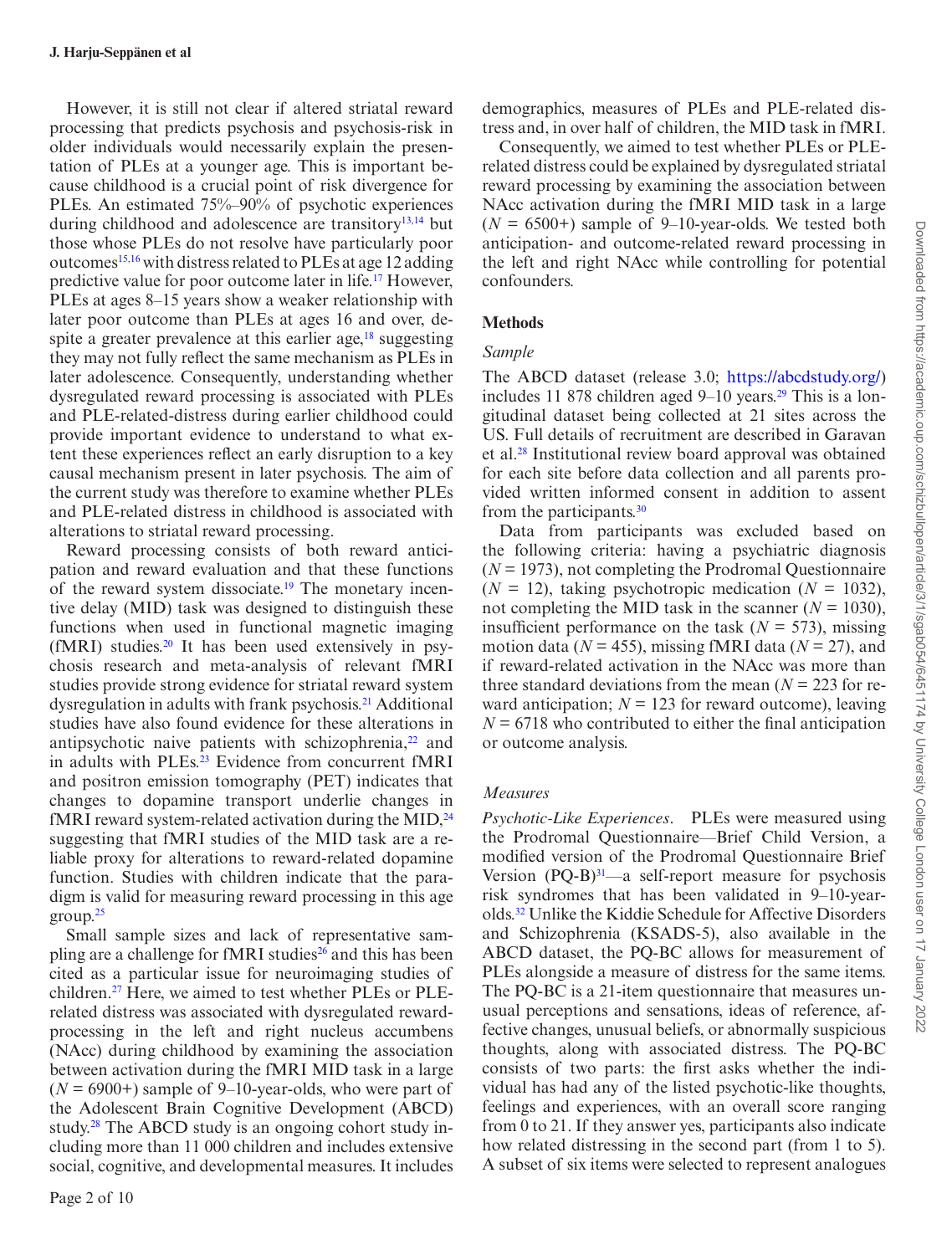of positive symptoms of psychosis (thought interference, visual hallucination, auditory hallucination, two items for paranoia and bizarre beliefs). PLE types were derived from this variable, where participants were categorized as having no PLEs, nondistressing PLEs, or distressing PLEs. Additional analyses used total sum of PLEs and PLE-related distress.

*Depressive Symptomology*. Depressive symptoms were measured using the Kiddie Schedule for Affective Disorders and Schizophrenia (KSADS-5). The ABCD study used a recently validated and computerized version of the KSADS-5.<sup>33</sup> The following depressive symptoms were added to create a depression score: depressed mood, anhedonia, and irritability.

*Pubertal Development*. Pubertal development was meas-ured using the Pubertal Development Scale (PDS).<sup>[34](#page-8-18)</sup> Child-provided data was used as the primary measure of pubertal stage and missing scores were supplemented by parent-reported information.

*Monetary Incentive Delay Task.* MID task<sup>[20](#page-8-4)</sup> measures the anticipation and receipt of rewards and losses. Participants are presented with an incentive cue (2000 ms) at the beginning of each trial (Win \$5, Win \$0.20, Lose \$0.20, Lose \$5 or \$0-no money at stake), followed by a jittered anticipation event (lasting 1500–4000 ms). Participants then need to respond to a variable target (150–500 ms), to either win or avoid losing money. In the ABCD study, participants are presented with 40 rewards (20 small reward, 20 large reward) and 40 loss anticipation trials (20 small loss, 20 large loss), 20 no money anticipation trials, and feedback trials.[35](#page-8-19) The task was individualized with the initial duration of the response target drawn from a practice session completed by the participant prior to entering the scanner. In order to reach a 60% accuracy rate, task difficulty was adjusted during the task after every third incentivized trial based on the overall accuracy rate of the previous six trials. The target duration was shortened if the individual's accuracy fell below the target accuracy level. Participants who did not reach acceptable performance in the task were excluded from analysis (indexed by whether all trial types resulted in more than three events for both positive and negative feedback), as well as those whose NAcc activity was above or below three standard deviations. The MID task has been previously validated in typically devel-oping children during fMRI<sup>[36](#page-8-20)</sup> and validation studies for the paradigm and data used in this study have been previous by Casey et al<sup>35</sup> and Chaarani et al.<sup>37</sup> Casey et al<sup>35</sup> reported that the experimental manipulation was successful in maintaining hit rates at close to 60%, and that reaction times and payoff amounts were consistent across experimental runs. Chaarani et al<sup>37</sup> reported that the task is associated with robust brain activations which are consistent with the extant literature.

*Imaging Acquisition*. The primary outcome was rewardrelated activation during the MID task from the left and right NAcc. Full details on imaging acquisition is reported in Casey et al[.35](#page-8-19) Imaging data were collected across sites using multichannel coils and multiband echo planar imaging acquisition. Scanning included a fixed order of localizer, T1- and T2-weighted images, resting state, and diffusion-weighted imaging. Three tasks (MID task, stop signal, and emotional n-back) were completed in an order randomized across participants. Blood-oxygenlevel-dependent (BOLD) images were acquired using gradient EPI with standardized acquisition parameters.

*Imaging Processing and Analysis*. The ABCD Data Analysis and Informatics Center performed centralized processing and analysis of the imaging data. Full information regarding this is detailed in Hagler et al,<sup>38</sup> and is summarized here. Left and right NAcc regions of interest were derived from subcortical segmentation using FreeSurfer 5.3.0[.39](#page-8-23) Estimated task-related activation were computed for individual subjects using the general linear model in AFNI 3dDeconvolve and were available as contrast beta weights. The contrasts used in this study were "large reward versus no money" and "small reward versus no money" for reward anticipation activity, and "all reward positive versus negative feedback" for reward outcome activity. For these contrasts, region of interest average beta coefficients were computed for each of the two runs and then averaged.

*Statistical Analysis*. We conducted analyses to investigate the association between PLEs, presence of any nondistressing PLEs, and presence of any distressing PLEs, and reward-related activation in the NAcc using multilevel regression analyses across the population sample. Each analysis was conducted and reported separately for two outcomes: left and right NAcc activation during the reward anticipation stage of the MID task, and left and right NAcc activation during reward outcome stage of the MID task. We tested for evidence of heteroscedasticity in the data, and due to its presence, estimated the effects of the predictor variables using robust mixed effects linear regression models.<sup>40</sup>

For all analyses, we initially tested for a minimally adjusted association between PLE type and rewardrelated activation, adjusted only for the random effects covariates (subject ID, nested within family ID, and scanner ID). We then subsequently updated the model to include additional fixed effect covariates to test the association after adjustment for potential confounders. These included sex, household income, parental education, ethnicity, motion in scanner, depressive symptoms, and pubertal development.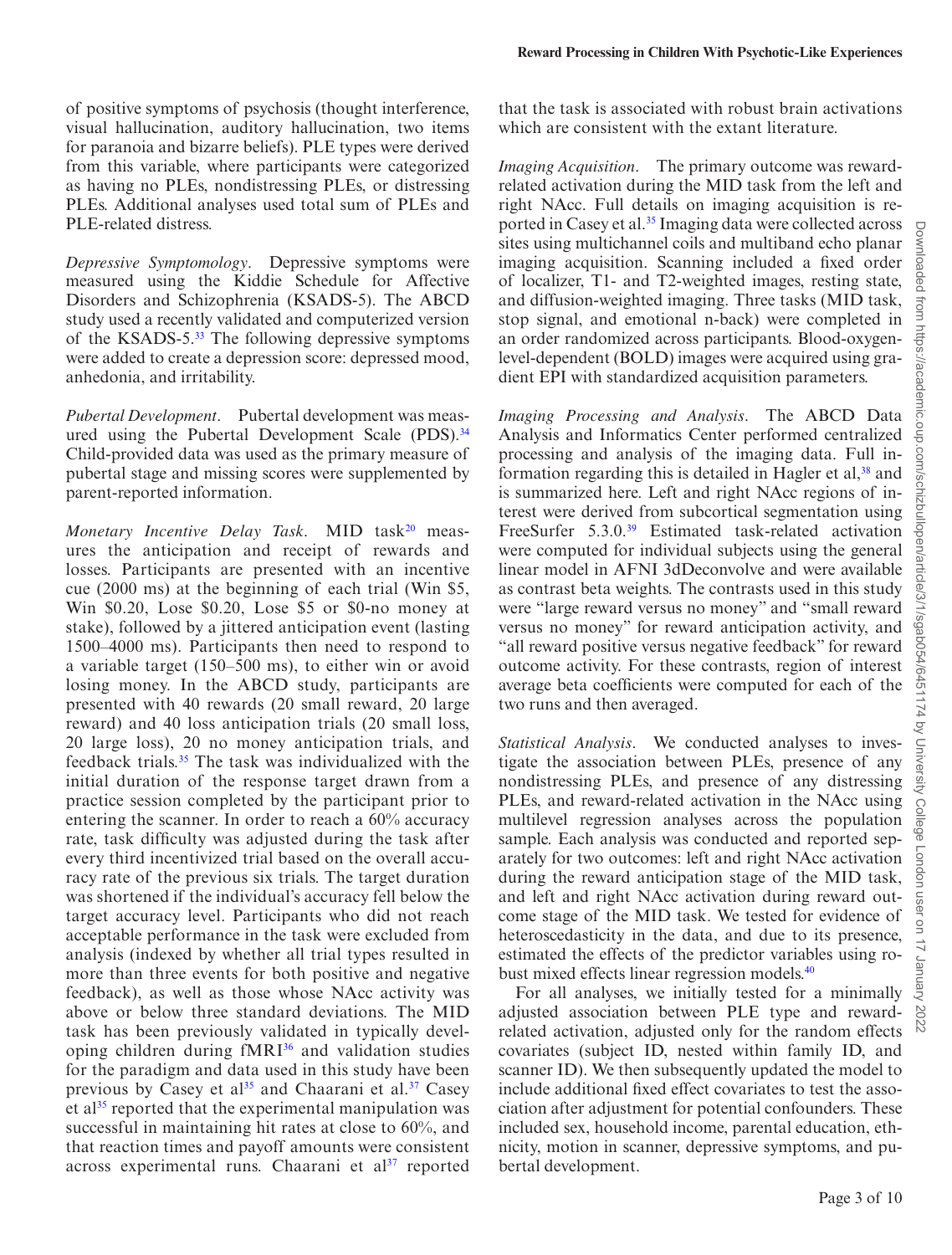Sex, household income, parental education, and ethnicity were included as potential confounders owing to their association with psychosis risk.[41–](#page-8-25)[43](#page-8-26) Depression was included as a potential confounder due to its association with alterations in reward processing.<sup>44</sup> Pubertal development was included as a potential confounder due to associations between reward processing and puberty.[45](#page-8-28) Motion in scanner was included due known role as a confounder in fMRI activation studies.

Missing data for the covariates was imputed through multiple imputation using the *Mice* package in R.[46](#page-8-29) Polytomous regression was used for unordered factor variables. Proportional odds model was used for ordered factor variables. Logistic regression imputation was used for binary variables.

We subsequently repeated the main analyses but included all individuals with psychiatric diagnoses and medication known to have significant impact on reward processing (stimulants and antipsychotics, see supplementary tables 1–4). We also completed alternative analysis where PLEs were included as sum total, along with their associated distress (see supplementary tables 5–8). Finally, we performed analyses only in individuals with a psychiatric diagnosis (see supplementary tables 9 and 10).

All analyses were conducted in *R* (version 3.6.2) using the *robustlmm* package.<sup>[40](#page-8-24)</sup> The data were transformed into long format using *reshape*[47](#page-8-30) to allow us to test for multivariate outcomes. All analysis code and analysis output for this study has been made freely available on an Open Science Framework archive: https://osf. io/vqzhu/?view\_only=3851605a5ab74267ab68b35c207 ef90a.

## **Results**

After applying our exclusion criteria, 6718 participants remained for either the reward anticipation  $(N = 6553)$ and/or reward outcome ( $N = 6654$ ) analyses. The demographic characteristics of the sample are shown in [table 1](#page-3-0).

## *Effect of PLEs and Distress on Reward Anticipation*

As can be seen from tables 2 and [3](#page-4-1), there were main effects of reward magnitude and laterality on reward anticipation activity, indicating the validity of the paradigm, even after adjustment for potential confounders. However, there was no association with non-distressing or distressing PLEs in either analysis. Effects of PLE type on NAcc activation for reward anticipation are displayed by left and right laterality in [figure 1.](#page-4-2)

## *Effect of PLEs and Distress on Reward Outcome*

As shown in [tables 4](#page-5-0) and [5,](#page-5-1) there were main effects of NAcc laterality on reward anticipation activity, even after adjustment for potential confounders, but no association with non-distressing or distressing PLEs in either analysis. Effects of PLE type on NAcc activation for reward outcome are displayed by left and right laterality in [figure 2.](#page-5-2)

In addition, we completed sensitivity analyses reported in supplementary tables 1–4 that included all individuals, including those with a psychiatric diagnosis or medication use. The pattern of results was similar across analyses with regard to PLEs. The only exception was that PLE-related distress was significantly associated

<span id="page-3-0"></span>**Table 1.** Demographic Characteristics of Participants Who Contributed to Either the Reward Anticipation or Outcome Analysis  $(N = 6718)$ 

|                                                                                                                                                            |                       |                         | Non-distressing            |                                  |  |
|------------------------------------------------------------------------------------------------------------------------------------------------------------|-----------------------|-------------------------|----------------------------|----------------------------------|--|
|                                                                                                                                                            | Total<br>$(N = 6718)$ | No PLEs<br>$(N = 4025)$ | <b>PLEs</b><br>$(N = 833)$ | Distressing PLEs<br>$(N = 1860)$ |  |
| Age(SD)                                                                                                                                                    | 9.9(0.62)             | 9.9(0.62)               | 9.9(0.62)                  | 9.9(0.62)                        |  |
| Gender, $N\binom{0}{0}$                                                                                                                                    |                       |                         |                            |                                  |  |
| Female                                                                                                                                                     | $3494(52.0\%)$        | $2107(52.3\%)$          | $386(46.3\%)$              | $1001(53.8\%)$                   |  |
| Household income (USD)                                                                                                                                     |                       |                         |                            |                                  |  |
| $<$ 50K                                                                                                                                                    | 1872 (27.9%)          | $984(24.4\%)$           | $236(28.3\%)$              | $652(35.1\%)$                    |  |
| $\geq$ 50K and <100K                                                                                                                                       | 1866 (27.8%)          | $1090(27.1\%)$          | $237(28.4\%)$              | 539 (29.0%)                      |  |
| $\geq 100K$                                                                                                                                                | $2980(44.4\%)$        | 1951 $(48.5\%)$         | $360(43.2\%)$              | $669(36.0\%)$                    |  |
| Parental education, $N(\%)$                                                                                                                                |                       |                         |                            |                                  |  |
| <hs diploma<="" td=""><td><math>398(5.9\%)</math></td><td><math>181(4.5\%)</math></td><td>49<math>(5.9\%)</math></td><td><math>168(9.0\%)</math></td></hs> | $398(5.9\%)$          | $181(4.5\%)$            | 49 $(5.9\%)$               | $168(9.0\%)$                     |  |
| HS diploma/GED                                                                                                                                             | 641 $(9.5\%)$         | $347(8.6\%)$            | $76(9.1\%)$                | 218(11.7%)                       |  |
| Some college                                                                                                                                               | 1847(27.5%)           | $989(24.6\%)$           | $262(31.5\%)$              | 596 (32.0%)                      |  |
| Bachelor                                                                                                                                                   | $2002(29.8\%)$        | 1276(31.7%)             | $230(27.6\%)$              | 496 (26.7%)                      |  |
| Postgraduate degree                                                                                                                                        | 1830 (27.2%)          | $1232(30.6\%)$          | $216(25.9\%)$              | 382 (20.5%)                      |  |
| Ethnicity                                                                                                                                                  |                       |                         |                            |                                  |  |
| Asian                                                                                                                                                      | $172(2.6\%)$          | $114(2.8\%)$            | $22(2.6\%)$                | $36(1.9\%)$                      |  |
| Black                                                                                                                                                      | 886 (13.2%)           | $437(10.9\%)$           | $124(14.9\%)$              | $325(17.5\%)$                    |  |
| Other/mixed                                                                                                                                                | $1193(17.8\%)$        | $647(16.1\%)$           | $166(19.9\%)$              | 380 $(20.4\%)$                   |  |
| White                                                                                                                                                      | $4467(66.5\%)$        | $2827(70.2\%)$          | 521 (62.5%)                | $1119(60.2\%)$                   |  |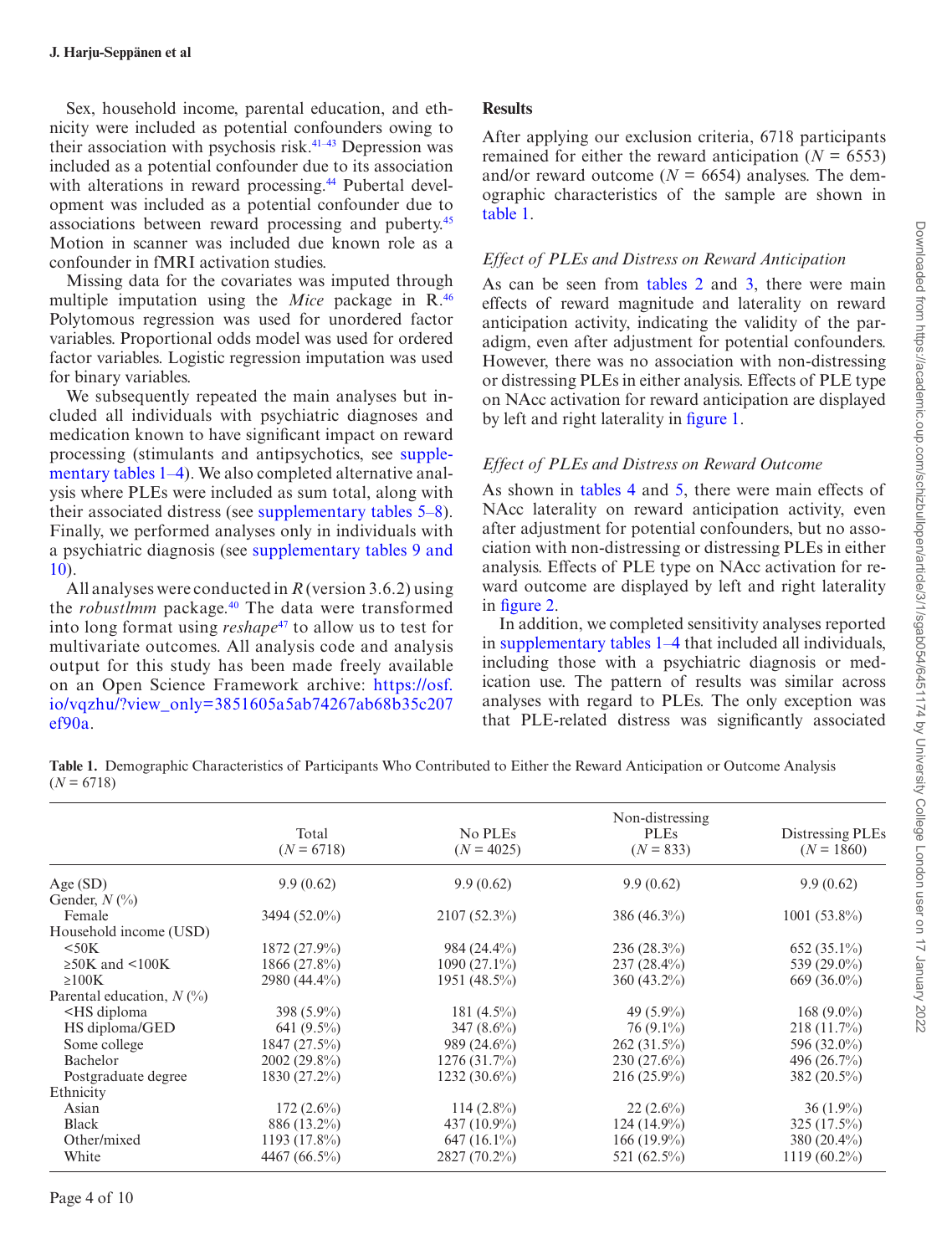<span id="page-4-0"></span>**Table 2.** Minimally Adjusted Regression Model (*N* = 6553) Examining the Effect of Presence and Type of PLEs, Reward Magnitude and Laterality on Nucleus Accumbens (NAcc) Response to Reward Anticipation

| Predictor                                      | Estimate | $95\%$ CIs       |         |
|------------------------------------------------|----------|------------------|---------|
| Non-distressing PLEs                           | $-0.001$ | $-0.015, 0.013$  | .879    |
| Distressing PLEs                               | $-0.006$ | $-0.017, 0.004$  | .244    |
| Laterality (right $NAcc$ > left $NAcc$ )       | $-0.012$ | $-0.017, -0.008$ | < 0.001 |
| Reward magnitude (large reward > small reward) | 0.072    | 0.068, 0.077     | < 0.001 |

<span id="page-4-1"></span>**Table 3.** Fully Adjusted Regression Model (*N* = 6553) Examining the Effect of Presence and Type of PLEs, Reward Magnitude and Laterality on NAcc Response to Reward Anticipation

| Predictor                                      | Estimate | $95\%$ CIs        | $\boldsymbol{P}$ |
|------------------------------------------------|----------|-------------------|------------------|
| Non-distressing PLEs                           | 0.0005   | $-0.014, 0.015$   | .949             |
| Distressing PLEs                               | $-0.002$ | $-0.012, 0.009$   | .755             |
| Laterality (right $NAcc$ > left $NAcc$ )       | $-0.012$ | $-0.017, -0.008$  | < 0.001          |
| Reward magnitude (large reward > small reward) | 0.072    | 0.068, 0.077      | < 0.001          |
| Gender                                         | 0.001    | $-0.009, 0.010$   | .912             |
| Depressive symptoms                            | $-0.005$ | $-0.019, 0.009$   | .461             |
| Household income [<50K]                        | $-0.001$ | $-0.015, 0.013$   | .856             |
| Household income $[\geq 50K$ and $\leq 100K]$  | $-0.001$ | $-0.013, 0.010$   | .798             |
| Parental education— < HS diploma               | $-0.023$ | $-0.046, -0.0001$ | .049             |
| Parental education—HS diploma/GED              | $-0.025$ | $-0.044, -0.007$  | .007             |
| Parental education—Post graduate degree        | $-0.007$ | $-0.019, 0.005$   | .231             |
| Parental education-Some college                | 0.002    | $-0.015, 0.011$   | .755             |
| Race—Asian                                     | $-0.020$ | $-0.049, 0.008$   | .162             |
| Race—Black                                     | $-0.003$ | $-0.018, 0.012$   | .698             |
| Race—Other                                     | $-0.005$ | $-0.017, 0.008$   | .464             |
| Motion                                         | $-0.036$ | $-0.057, -0.016$  | < 0.001          |
| Pubertal development                           | $-0.005$ | $-0.015, 0.005$   | .338             |



<span id="page-4-2"></span>**Fig. 1.** Relationship between PLE group status on left and right nucleus accumbens (NAcc) activation in the reward-anticipation component of the Monetary Incentive Delay task.

with striatal activation in the minimally adjusted reward anticipation analysis (*β* = −0.013, 95% CI = −0.022,  $-0.004$ ,  $P = 0.0055$ ). However, this relationship became non-significant in the fully adjusted analysis ( $\beta$  = −0.010, 95% CI = 0.018, 0.0001, *P* = .053).

We also completed additional analysis examining the effect of PLEs and PLE-related distress by coding them as sum total variables: total number of PLEs and total levels of PLE-related distress. Total number of PLEs was not related to anticipation-related reward activation  $(\beta = 0.001, 95\% \text{ CI} = -0.006, 0.007, P = 0.883)$  or reward outcome-related reward activation ( $\beta$  = 0.001, 95%) CI =  $-0.007$ , 0.009, *P* = .855) in minimally adjusted analyses. Similarly, total level of PLE-related distress was not related to anticipation-related reward activation  $(\beta = -0.002, 95\% \text{ CI} = -0.005, 0.0002, P = 0.068)$  or reward outcome-related reward activation ( $\beta$  =  $-0.001$ , 95% CI = −0.004, 0.002, *P* = .460) in minimally adjusted analyses. This pattern of relationships remained unchanged in the fully adjusted analyses (full details are given in supplementary tables 5–8). We also performed additional analyses including only the subset of individuals with a psychiatric diagnosis (supplementary tables 9 and 10). These analyses indicated that there was no reliable association between PLEs and reward outcome. In this same subset of participants, distressing PLEs (but not non-distressing PLEs) were associated with reward anticipation activation only, showing an association with a small reduction in reward-anticipation-related activity  $(\beta = -0.033, 95\% \text{ CI} = -0.055, -0.012, P = .003).$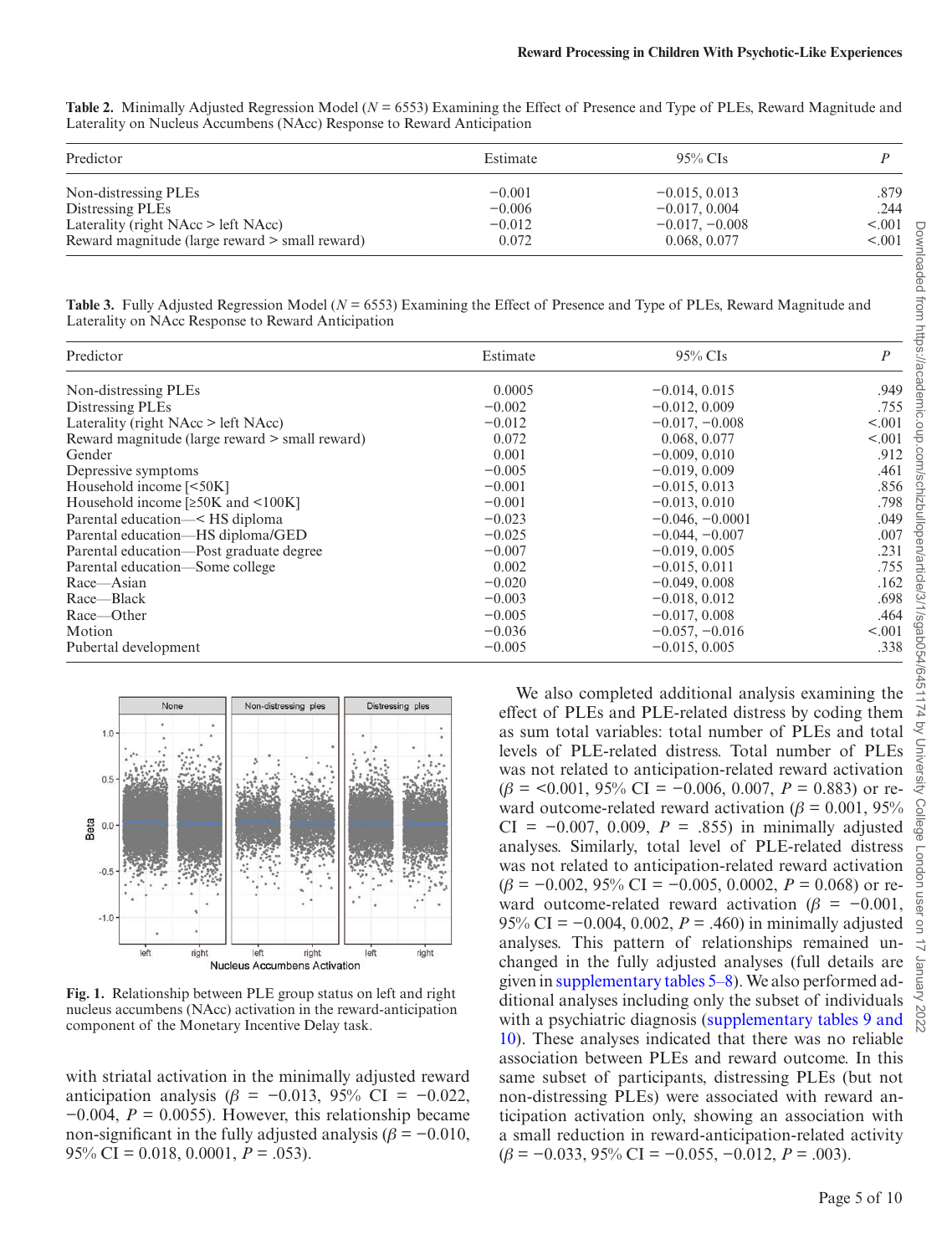#### **J. Harju-Seppänen et al**

| Predictor                             | Estimate | $95\%$ CIs       |         |
|---------------------------------------|----------|------------------|---------|
| Non distressing PLEs                  | $-0.004$ | $-0.021, 0.013$  | 0.670   |
| Distressing PLEs                      | $-0.006$ | $-0.019, 0.006$  | 0.320   |
| Laterality (Right NAcc $>$ Left NAcc) | $-0.025$ | $-0.030, -0.021$ | < 0.001 |

<span id="page-5-0"></span>**Table 4.** Minimally Adjusted Regression Model (*N* = 6654) on Association Between Types of PLEs, Distress, Laterality on NAcc Response to Reward Outcome

<span id="page-5-1"></span>**Table 5.** Fully Adjusted Regression Model (*N* = 6654) on Association Between Types of PLEs, Distress, Laterality on NAcc Response to Reward Outcome

| Predictor                                | Estimate   | $95\%$ CIs       | P       |
|------------------------------------------|------------|------------------|---------|
| Non-distressing PLEs                     | $-0.005$   | $-0.022, 0.012$  | .553    |
| Distressing PLEs                         | $-0.008$   | $-0.021, 0.005$  | .213    |
| Laterality (right NAcc > left NAcc)      | $-0.025$   | $-0.030, -0.021$ | < 0.001 |
| Gender                                   | 0.008      | $-0.003, 0.019$  | .132    |
| Depressive symptoms                      | 0.009      | $-0.007, 0.026$  | .265    |
| Household income $[50K]$                 | 0.002      | $-0.015, 0.019$  | .812    |
| Household income [≥50K and <100K]        | $-0.00002$ | $-0.013, 0.014$  | .981    |
| Parental education-<br>$\leq$ HS diploma | $-0.009$   | $-0.037, 0.018$  | .512    |
| Parental education—HS diploma/GED        | $-0.006$   | $-0.029, 0.016$  | .569    |
| Parental education—Post graduate degree  | $-0.006$   | $-0.021, 0.008$  | .415    |
| Parental education—Some college          | $-0.002$   | $-0.017, 0.014$  | .831    |
| Race—Asian                               | 0.022      | $-0.013, 0.058$  | .212    |
| Race-Black                               | $-0.025$   | $-0.044, -0.007$ | .007    |
| Race—Other                               | $-0.012$   | $-0.027, 0.003$  | .127    |
| Motion                                   | 0.075      | 0.052, 0.098     | < 0.001 |
| Pubertal development                     | 0.002      | $-0.011, 0.014$  | .806    |



<span id="page-5-2"></span>**Fig. 2.** Relationship between PLE group status on left and right NAcc activation in the reward-outcome component of the MID task.

### **Discussion**

In this large study of over 6500 9–10-year-old children, we report no association between PLEs and NAcc activation during either the reward anticipation or reward outcome stages of an fMRI MID task. This was the case regardless of whether PLEs were included as a categorical or continuous variable. We completed a number of further supplementary analyses, including all

Page 6 of 10

individuals who were previously excluded due to the exclusion criteria, including PLE-related distress as a continuous measure, and including only participants with a psychiatric diagnosis. In these further analyses, only one statistical association was found: distressing PLEs (but not non-distressing PLEs) were associated with NAcc activation during reward anticipation (but not reward outcome) in the subpopulation of participants with psychiatric diagnoses. Given that this result was the only significant association from a large number of tests, was a small effect, was conducted as an exploratory analysis, and was not present for PLEs without distress in the same analysis, we suggest it is unlikely to be strong evidence for the presence of this mechanism.

The findings have several implications for developmental models of psychosis risk and our understanding of explanatory mechanisms for psychosis-spectrum experiences more broadly. In terms of the psychosis risk, the developmental risk factor model<sup>10</sup> suggests that accumulated childhood and social adversity combined with genetic risk makes the striatal dopamine system hyper-responsive to stress. According to the model, these alterations generate the symptoms of psychosis through a process of aberrant assignment of salience to stimuli that would normally appear to have low levels of motivational significance.<sup>9,[48](#page-8-31)</sup> These findings have been supported by fMRI studies reporting dysregulated reward processing in the MID task in adults with psychosis<sup>[49](#page-8-32)[,50](#page-8-33)</sup> and in adolescents with PLEs.<sup>12</sup>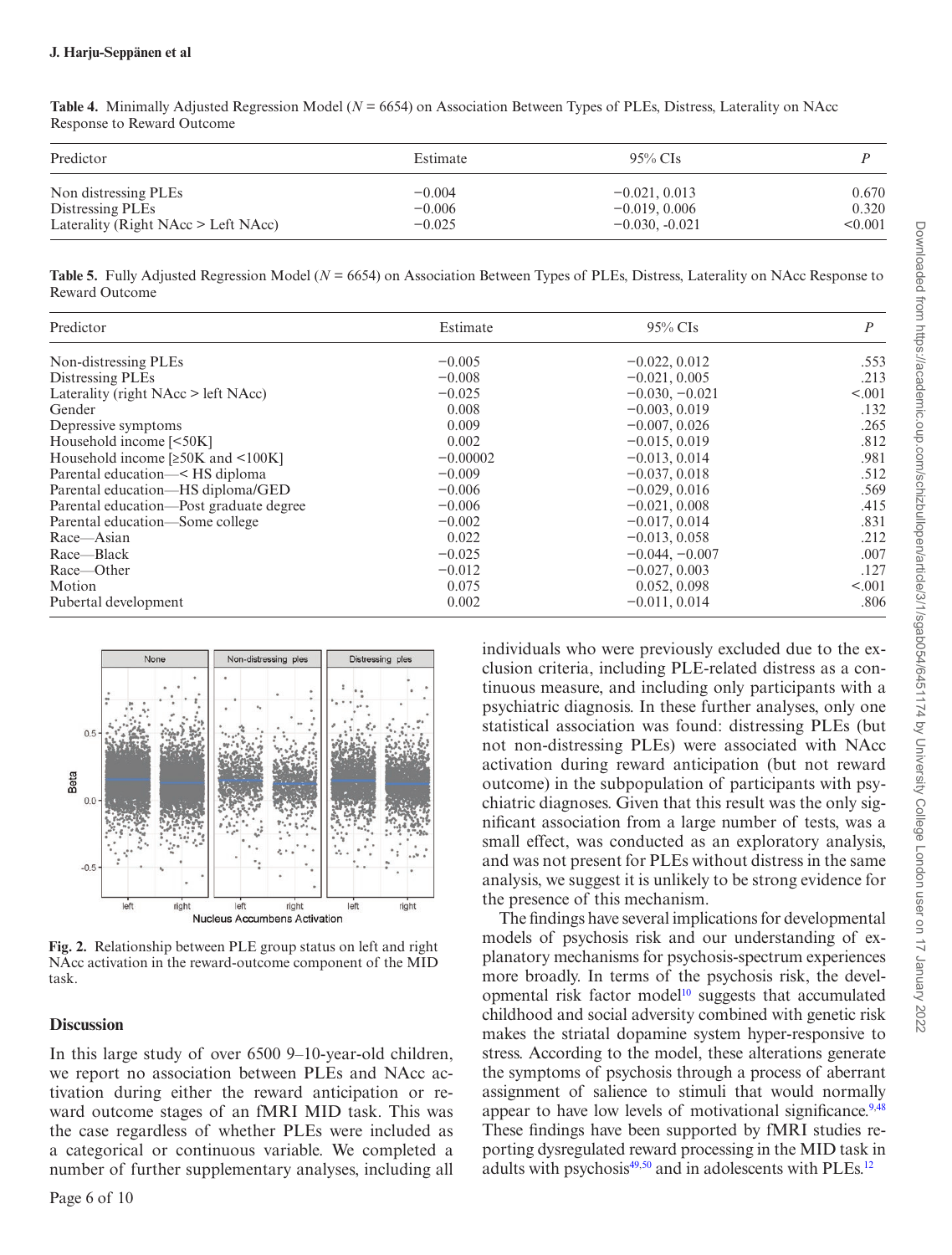This study found no evidence for the presence of this mechanism at a peak age for PLEs in 9–10-year-old children despite a very large sample and validated measures that have produced reliable evidence for this association in older age groups. We also found no strong evidence for this when we included children with psychiatric diagnoses, who typically share a greater number of risk factors for reward system sensitization. This is despite the fact that PLEs in children of this age predict poor outcome over the lifespan,[15](#page-7-14)[,16](#page-8-0) poorer cognitive abilities<sup>51</sup> and greater levels of adversity.<sup>52</sup> This suggests that PLEs at this age are markers of adverse development and/or psychopathology but are potentially not associated with alterations to striatal activation, raising doubts over whether they share a mechanism proposed for psychotic-spectrum experiences later in life.

Notably, preadolescents have been shown to have several perceptual and reasoning differences that alter and stabilize during adolescence, potentially suggesting other mechanisms that might generate PLEs. For example, there is evidence that preadolescent children may perform auditory functions more unreliably than adults, tending to rely more heavily on top-down interpretation of sounds.<sup>[53](#page-9-2)</sup> Similarly, in the visual domain, preadolescent children tend to rely more on high spatial frequencies to extract local facial features to perceive fearful facial expressions whereas adolescent children use rapid decoding of global features using in the low spatial frequency ranges.<sup>54</sup> Additionally and relevant to the measurement of unusual beliefs, magical thinking is common in childhood although declines into adolescence and this is largely understood in terms of the under-development of causal reasoning<sup>55</sup> involving the understanding of transfer of physical force between objects, the outcomes of goal-directed actions produced by dispositional agents, and the ability to track covariation relations between events. Development in each of these domains may additionally be affected by developmental adversities, potentially giving rise to PLEs during preadolescence that are generated by distinct mechanisms from PLEs reported later in life.

Based on current findings, we hypothesize that PLEs in preadolescence may be generated by delayed development of perceptual and causal reasoning. Speculatively, the presence of childhood adversity might impact the typical developmental trajectory of perceptual and causal reasoning systems, meaning that greater numbers of PLEs largely reflect developmental delay in these systems rather than dysregulation of striatal dopamine at this age. Nevertheless, accumulation of pre-existing and environmental risk factors, particularly those that have a broader impact on development,<sup>56</sup> will make later hyper-responsiveness of the striatal dopamine system more likely. This interactive developmental model might account for the contrasting trajectories of PLEs from childhood to adolescence where the majority of children show resolving or attenuated PLEs and only a

small high-risk minority show persistent or intermittent PLEs.<sup>[57](#page-9-6)</sup>

However, this study presents several limitations that warrant caution when interpreting its results. One limitation is the extent to which blood-oxygen-level-dependent (BOLD) signal in the ventral striatum allows accurate localization of dysregulated subcortical dopamine. Metaanalytic evidence from PET studies suggests that it may be the dorsal rather than ventral striatum where dopamine dysregulation may be most apparent in adult psychosis[.58](#page-9-7) The area of interest used in this study was the NAcc, based in the ventral striatum. Nevertheless, activation in this area during the MID task is reliably associated with psychosis across meta-analysis of multiple studies.<sup>[21](#page-8-5)</sup> Therefore, it is likely that BOLD signal response reliably reflects altered dopamine-mediated reward processing, but it may not accurately localize it. Indeed, a prior multimodal PET-fMRI study of the MID task<sup>24</sup> reported that reward anticipation was reliably associated with BOLD signal in the NAcc with PET imaging showed it was associated with dopamine transporter availability in the midbrain. Consequently, we presume it is unlikely that there would be marked dysregulation to functionally adjacent areas in the dopamine system that would not result in BOLD detectable NAcc activation during the MID task, meaning it likely remains a useful measure of altered dopamine-mediated reward processing. However, given these validation studies were conducted in adults, we also note the limitations of generalizing this assumption to 9–10-year-old children. Given that PET studies are typically used to cross-validate the role a dopamine in regional fMRI activation and are not routinely conducted on children except for clinical reasons, this may be difficult to directly test, but remains a possibility.

Although the ABCD endeavored to obtain a nationally representative sample, children from higher income families were over-represented. We attempted to address this by including family and site as random effects as suggested by Heeringa and Berglund, $59$  although it is possible that this did not fully eliminate sampling biases. PLEs were measured with the Prodromal Questionnaire—Brief Child Version. This is a self-report questionnaire and although has been well validated in this sample<sup>32</sup> may not have had the same sensitivity as structured interview assessments.

We note that the sole positive statistical association reported in this study was between reward anticipation and distressing PLEs in children grouped by having any psychiatric diagnosis. We also note that this finding was small and seemingly very selective—it was not present for reward outcome and was not associated with nondistressing PLEs in the same analysis. However, it is possible that this group represents a subgroup where the earliest effects of dopamine system dysregulation may be found, potentially related more broadly to psychopathology, and this may be worth noting as a hypothesis for future investigation.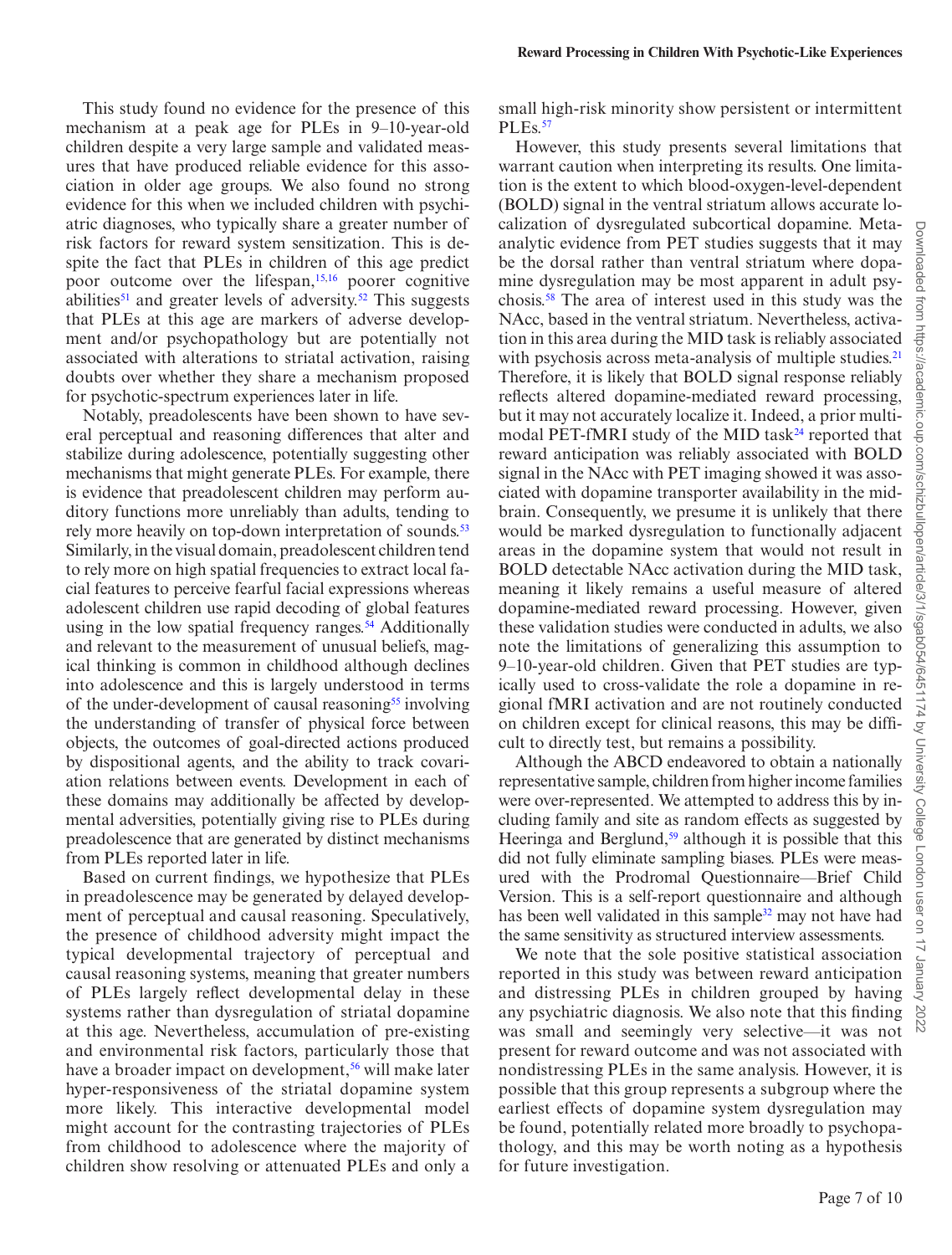In conclusion, we found no reliable evidence that the presence of PLEs in a large and well-powered sample predicted dysregulated reward processing. As the ABCD study is ongoing cohort study, future research should focus on exploring the timing of PLE-related differences in reward processing arise during development.

# **Supplementary Material**

Supplementary data are available at *Schizophrenia Bulletin Open* online.

# **Funding**

JHS: MRC doctoral studentship. HI: EU Horizon 2020 under a Marie Sklodowska-Curie grant (747429); National Institute of Allergy and Infectious Diseases. EB: NIHR UK (NIHR200756); Mental Health Research UK; ESRC; BMA Margaret Temple Fellowship; MRC New Investigator and Centenary Awards (G0901310 and G1100583). NIHR Biomedical Research Centre at UCL Hospitals and UCL. SJB: Wellcome (grant number WT107496/Z/15/Z); Jacobs Foundation; Wellspring Foundation; University of Cambridge. LM: MRC Clinician Scientist Fellowship (MR/S006613/1). VB is funded by the UKRI Global Challenges Research Fund.

## **Acknowledgments**

Data used in the preparation of this article were obtained from the Adolescent Brain Cognitive Development<sup>SM</sup> (ABCD) Study (https://abcdstudy.org), held in the NIMH Data Archive (NDA). This is a multisite, longitudinal study designed to recruit more than 10 000 children age 9–10 and follow them over 10 years into early adulthood. The ABCD Study is supported by the National Institutes of Health and additional federal partners under award numbers U01DA041022, U01DA041028, U01DA041048, U01DA041089, U01DA041106, U01DA041117, U01DA041120, U01DA041134, U01DA041148, U01DA041156, U01DA041174, U24DA041123, U24DA041147, U01DA041093, and U01DA041025. A full list of supporters is available at https://abcdstudy.org/federal-partners.html. A listing of participating sites and a complete listing of the study investigators can be found at https://abcdstudy. org/Consortium\_Members.pdf. ABCD consortium investigators designed and implemented the study and/ or provided data but did not necessarily participate in analysis or writing of this report. This manuscript reflects the views of the authors and may not reflect the opinions or views of the NIH or ABCD consortium investigators. The ABCD data repository grows and changes over time. The ABCD data used in this report came from doi:10.15154/1521353. DOIs can be found at https://doi.org.

## **References**

- <span id="page-7-0"></span>1. Linscott RJ, van Os J. An updated and conservative systematic review and meta-analysis of epidemiological evidence on psychotic experiences in children and adults: on the pathway from proneness to persistence to dimensional expression across mental disorders. *Psychol Med.* 2013;43(6):1133–1149.
- <span id="page-7-1"></span>2. Kelleher I, Connor D, Clarke MC, Devlin N, Harley M, Cannon M. Prevalence of psychotic symptoms in childhood and adolescence: a systematic review and metaanalysis of population-based studies. *Psychol Med.* 2012;42(9):1857–1863.
- <span id="page-7-2"></span>3. Fisher HL, Caspi A, Poulton R, *et al.* Specificity of childhood psychotic symptoms for predicting schizophrenia by 38 years of age: a birth cohort study. *Psychol Med.* 2013;43(10):2077–2086.
- <span id="page-7-4"></span>4. Healy C, Brannigan R, Dooley N, *et al.* Childhood and adolescent psychotic experiences and risk of mental disorder: a systematic review and meta-analysis. *Psychol Med.* 2019;49(10):1589–1599.
- <span id="page-7-3"></span>5. Poulton R, Caspi A, Moffitt TE, Cannon M, Murray R, Harrington H. Children's self-reported psychotic symptoms and adult schizophreniform disorder: a 15-year longitudinal study. *Arch Gen Psychiatry.* 2000;57(11):1053–1058.
- <span id="page-7-5"></span>6. Davies J, Sullivan S, Zammit S. Adverse life outcomes associated with adolescent psychotic experiences and depressive symptoms. *Soc Psychiatry Psychiatr Epidemiol.* 2018;53(5):497–507.
- <span id="page-7-6"></span>7. Trotta A, Arseneault L, Caspi A, *et al.* Mental health and functional outcomes in young adulthood of children with psychotic symptoms: a longitudinal cohort study. *Schizophr Bull.* 2020;46(2):261–271.
- <span id="page-7-7"></span>8. Macmanus D, Laurens KR, Walker EF, Brasfield JL, Riaz M, Hodgins S. Movement abnormalities and psychoticlike experiences in childhood: markers of developing schizophrenia? *Psychol Med.* 2012;42(1):99–109.
- <span id="page-7-8"></span>9. Howes OD, Kapur S. The dopamine hypothesis of schizophrenia: version III—the final common pathway. *Schizophr Bull.* 2009;35(3):549–562.
- <span id="page-7-9"></span>10. Murray RM, Bhavsar V, Tripoli G, Howes O. 30 years on: how the neurodevelopmental hypothesis of schizophrenia morphed into the developmental risk factor model of psychosis. *Schizophr Bull.* 2017;43(6):1190–1196.
- <span id="page-7-10"></span>11. Howes OD, Hird EJ, Adams RA, Corlett PR, McGuire P. Aberrant salience, information processing, and dopaminergic signaling in people at clinical high risk for psychosis. *Biol Psychiatry.* 2020;88(4):304–314.
- <span id="page-7-11"></span>12. Papanastasiou E, Mouchlianitis E, Joyce DW, *et al.*; IMAGEN Consortium. Examination of the neural basis of psychoticlike experiences in adolescence during reward processing. *JAMA Psychiatry.* 2018;75(10):1043–1051.
- <span id="page-7-12"></span>13. Rubio JM, Sanjuán J, Flórez-Salamanca L, Cuesta MJ. Examining the course of hallucinatory experiences in children and adolescents: a systematic review. *Schizophr Res.* 2012;138(2–3):248–254.
- <span id="page-7-13"></span>14. van Os J, Linscott RJ, Myin-Germeys I, Delespaul P, Krabbendam L. A systematic review and meta-analysis of the psychosis continuum: evidence for a psychosis pronenesspersistence-impairment model of psychotic disorder. *Psychol Med.* 2009;39(2):179–195.
- <span id="page-7-14"></span>15. Calkins ME, Moore TM, Satterthwaite TD, *et al.* Persistence of psychosis spectrum symptoms in the Philadelphia Neurodevelopmental Cohort: a prospective two-year follow-up. *World Psychiatry.* 2017;16(1):62–76.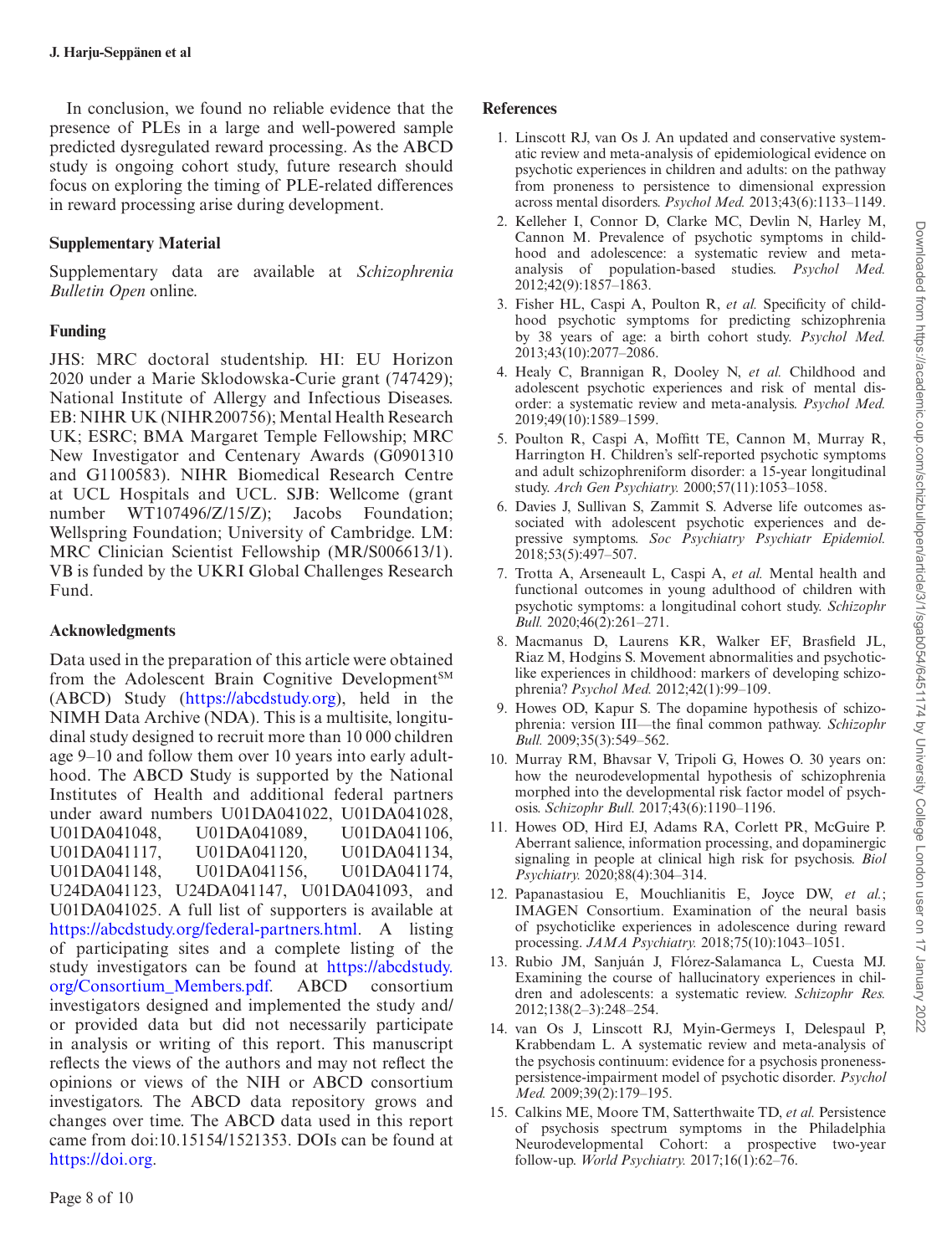- <span id="page-8-0"></span>16. Downs JM, Cullen AE, Barragan M, Laurens KR. Persisting psychotic-like experiences are associated with both externalising and internalising psychopathology in a longitudinal general population child cohort. *Schizophr Res.* 2013;144(1–3):99–104.
- <span id="page-8-1"></span>17. Sullivan SA, Kounali D, Cannon M, *et al.* A populationbased cohort study examining the incidence and impact of psychotic experiences from childhood to adulthood, and prediction of psychotic disorder. *Am J Psychiatry.* 2020;177(4):308–317.
- <span id="page-8-2"></span>18. Schimmelmann BG, Michel C, Martz-Irngartinger A, Linder C, Schultze-Lutter F. Age matters in the prevalence and clinical significance of ultra-high-risk for psychosis symptoms and criteria in the general population: findings from the BEAR and BEARS-kid studies. *World Psychiatry.* 2015;14(2):189–197.
- <span id="page-8-3"></span>19. Schultz W. Getting formal with dopamine and reward. *Neuron.* 2002;36(2):241–263.
- <span id="page-8-4"></span>20. Knutson B, Westdorp A, Kaiser E, Hommer D. FMRI visualization of brain activity during a monetary incentive delay task. *Neuroimage.* 2000;12(1):20–27.
- <span id="page-8-5"></span>21. Radua J, Schmidt A, Borgwardt S, *et al.* Ventral striatal activation during reward processing in psychosis: a neurofunctional meta-analysis. *JAMA Psychiatry.* 2015;72(12):1243–1251.
- <span id="page-8-6"></span>22. Nielsen MØ, Rostrup E, Wulff S, *et al.* Alterations of the brain reward system in antipsychotic naïve schizophrenia patients. *Biol Psychiatry.* 2012;71(10):898–905.
- <span id="page-8-7"></span>23. Wotruba D, Heekeren K, Michels L, *et al.* Symptom dimensions are associated with reward processing in unmedicated persons at risk for psychosis. *Front Behav Neurosci.* 2014;8:382.
- <span id="page-8-8"></span>24. Dubol M, Trichard C, Leroy C, *et al.* Dopamine transporter and reward anticipation in a dimensional perspective: a multimodal brain imaging study. *Neuropsychopharmacology.* 2018;43(4):820–827.
- <span id="page-8-9"></span>25. Dougherty LR, Schwartz KTG, Kryza-Lacombe M, Weisberg J, Spechler PA, Wiggins JL. Preschool- and schoolage irritability predict reward-related brain function. *J Am Acad Child Adolesc Psychiatry.* 2018;57(6):407–417.e2.
- <span id="page-8-10"></span>26. Turner BO, Paul EJ, Miller MB, Barbey AK. Small sample sizes reduce the replicability of task-based fMRI studies. *Commun Biol.* 2018;1:62.
- <span id="page-8-11"></span>27. Herting MM, Gautam P, Chen Z, Mezher A, Vetter NC. Test-retest reliability of longitudinal task-based fMRI: implications for developmental studies. *Dev Cogn Neurosci.* 2018;33:17–26.
- <span id="page-8-12"></span>28. Garavan H, Bartsch H, Conway K, *et al.* Recruiting the ABCD sample: design considerations and procedures. *Dev Cogn Neurosci.* 2018;32:16–22.
- <span id="page-8-13"></span>29. Volkow ND, Koob GF, Croyle RT, *et al.* The conception of the ABCD study: from substance use to a broad NIH collaboration. *Dev Cogn Neurosci.* 2018;32:4–7.
- <span id="page-8-14"></span>30. Clark DB, Fisher CB, Bookheimer S, *et al.* Biomedical ethics and clinical oversight in multisite observational neuroimaging studies with children and adolescents: the ABCD experience. *Dev Cogn Neurosci.* 2018;32:143–154.
- <span id="page-8-15"></span>31. Loewy RL, Pearson R, Vinogradov S, Bearden CE, Cannon TD. Psychosis risk screening with the Prodromal Questionnaire–brief version (PQ-B). *Schizophr Res.* 2011;129(1):42–46.
- <span id="page-8-16"></span>32. Karcher NR, Barch DM, Avenevoli S, *et al.* Assessment of the prodromal questionnaire-brief child version for measurement

of self-reported psychotic-like experiences in childhood. *JAMA Psychiatry.* 2018;75(8):853–861.

- <span id="page-8-17"></span>33. Townsend L, Kobak K, Kearney C, *et al.* Development of three web-based computerized versions of the Kiddie Schedule for affective disorders and schizophrenia child psychiatric diagnostic interview: preliminary validity data. *J Am Acad Child Adolesc Psychiatry.* 2020;59(2):309–325.
- <span id="page-8-18"></span>34. Petersen AC, Crockett L, Richards M, Boxer A. A self-report measure of pubertal status: reliability, validity, and initial norms. *J Youth Adolesc.* 1988;17(2):117–133.
- <span id="page-8-19"></span>35. Casey BJ, Cannonier T, Conley MI, *et al.*; ABCD Imaging Acquisition Workgroup. The Adolescent Brain Cognitive Development (ABCD) study: imaging acquisition across 21 sites. *Dev Cogn Neurosci.* 2018;32:43–54.
- <span id="page-8-20"></span>36. Cao Z, Bennett M, Orr C, *et al.*; IMAGEN Consortium. Mapping adolescent reward anticipation, receipt, and prediction error during the monetary incentive delay task. *Hum Brain Mapp.* 2019;40(1):262–283.
- <span id="page-8-21"></span>37. Chaarani B, Hahn S, Allgaier N, *et al.*; ABCD Consortium. Baseline brain function in the preadolescents of the ABCD Study. *Nat Neurosci.* 2021;24(8):1176–1186.
- <span id="page-8-22"></span>38. Hagler DJ Jr, Hatton S, Cornejo MD, *et al.* Image processing and analysis methods for the Adolescent Brain Cognitive Development Study. *Neuroimage.* 2019;202:116091.
- <span id="page-8-23"></span>39. Fischl B. FreeSurfer. *Neuroimage.* 2012;62(2):774–781.
- <span id="page-8-24"></span>40. Koller M. robustlmm: an R package for robust estimation of linear mixed-effects models. *J Stat Softw.* 2016;75(1):1–24.
- <span id="page-8-25"></span>41. Jongsma HE, Gayer-Anderson C, Tarricone I, *et al.* Social disadvantage, linguistic distance, ethnic minority status and first-episode psychosis: results from the EU-GEI case–control study. *Psychol Med.* Published online 2021;51(9):1536–1548.
- 42. Morgan C, Fisher H, Hutchinson G, *et al.* Ethnicity, social disadvantage and psychotic-like experiences in a healthy population based sample. *Acta Psychiatr Scand.* 2009;119(3):226–235.
- <span id="page-8-26"></span>43. Murphy D, Vallières F, Murphy J, McElroy E, Hyland P. Risk factors associated with general and specific dimensions of psychosis in a nationally representative sample of adults from the United States. *Psychosis.* 2020;12(4):303–313.
- <span id="page-8-27"></span>44. Keren H, O'Callaghan G, Vidal-Ribas P, *et al.* Reward processing in depression: a conceptual and meta-analytic review across fMRI and EEG studies. *Am J Psychiatry.* 2018;175(11):1111–1120.
- <span id="page-8-28"></span>45. Ladouceur CD, Kerestes R, Schlund MW, Shirtcliff EA, Lee Y, Dahl RE. Neural systems underlying reward cue processing in early adolescence: the role of puberty and pubertal hormones. *Psychoneuroendocrinology.* 2019;102:281–291.
- <span id="page-8-29"></span>46. Buuren S van, Groothuis-Oudshoorn K. mice: multivariate imputation by chained equations in R. *J Stat Softw.* 2011;45(3):1–67.
- <span id="page-8-30"></span>47. Wickham H. Reshaping data with the reshape package. *J Stat Softw.* 2007;21(12):1–20.
- <span id="page-8-31"></span>48. Kapur S. Psychosis as a state of aberrant salience: a framework linking biology, phenomenology, and pharmacology in schizophrenia. *AJP.* 2003;160(1):13–23.
- <span id="page-8-32"></span>49. Juckel G, Schlagenhauf F, Koslowski M, *et al.* Dysfunction of ventral striatal reward prediction in schizophrenia. *Neuroimage.* 2006;29(2):409–416.
- <span id="page-8-33"></span>50. Kirschner M, Hager OM, Muff L, *et al.* Ventral striatal dysfunction and symptom expression in individuals with schizotypal personality traits and early psychosis. *Schizophr Bull.* 2018;44(1):147–157.